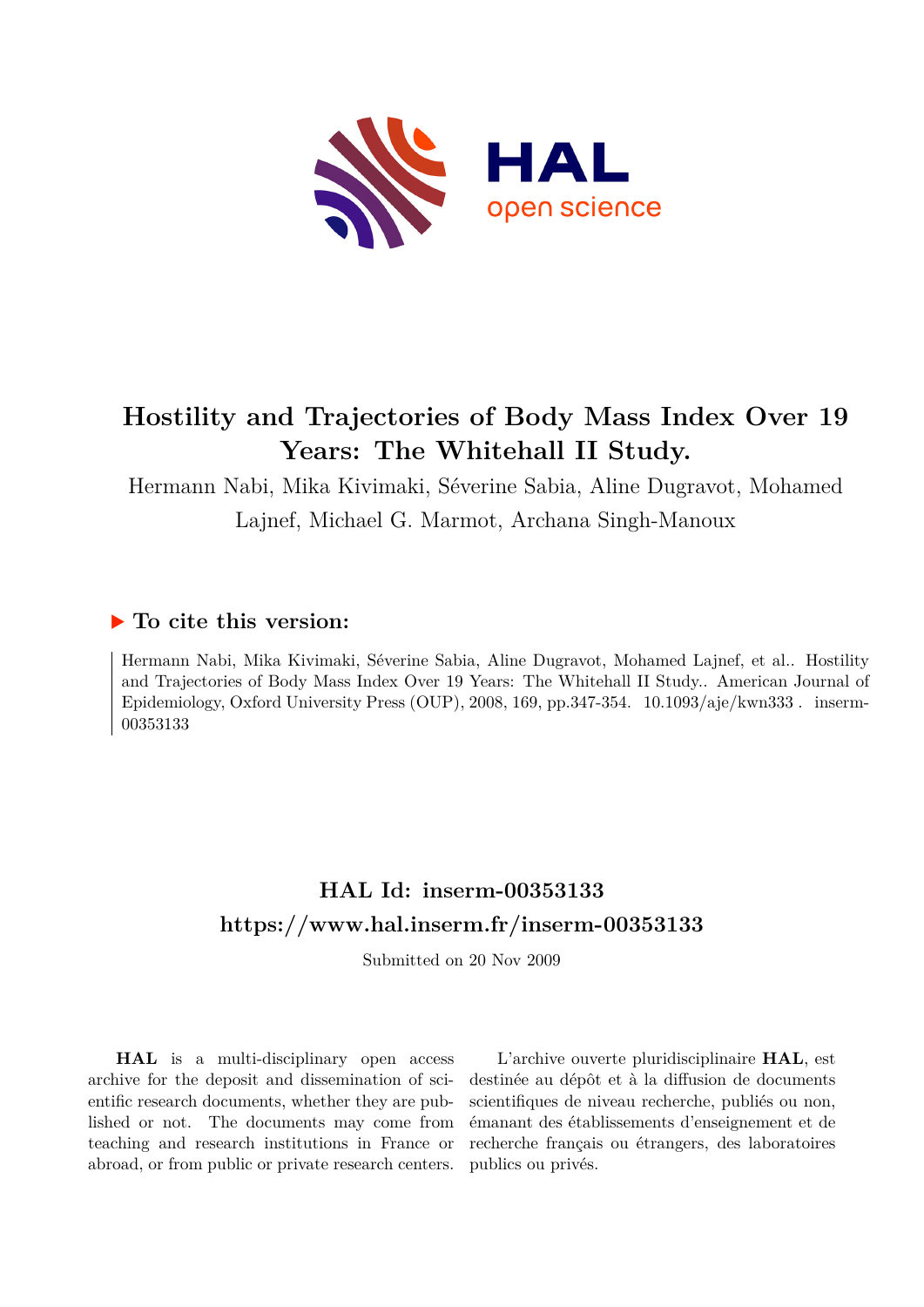## *Hostility and trajectories of body mass index over 19 years: the Whitehall II Study*

Nabi Hermann  $^{1\ 2\ *}$ , Kivimaki Mika  $^{1\ 3}$ , Sabia Séverine  $^{2\ 4}$ , Dugravot Aline  $^2$ , Lajnef Mohamed  $^2$ , Marmot Michael G.  $^1$ , **Singh-Manoux Archana** <sup>1</sup> <sup>2</sup> <sup>5</sup>

*Department of Epidemiology and Public Health 1 University College of London (UCL), 1-19 Torrington Place London WC1E 6BT,GB*

<sup>2</sup> Santé publique et épidémiologie des déterminants professionnels et sociaux de la santé INSERM : U687, IFR69, Université Paris Sud -*Paris XI, Universit*é *de Versailles-Saint Quentin en Yvelines, H*ô*pital Paul Brousse 16, av Paul Vaillant Couturier 94807 VILLEJUIF,FR*

*Finnish Institute of Occupational Health 3 Finnish Institute of Occupational Health, Helsinki,FI*

*E3N, Nutrition, hormones et cancer: pid miologie et pr vention 4* <sup>é</sup> <sup>é</sup> <sup>é</sup> *INSERM : ERI20, IFR69, Universit*é *Paris Sud - Paris XI : EA4045, Institut Gustave-Roussy 39 rue Camille Desmoulins 94805 Villejuif CEDEX,FR*

*Centre de g rontologie 5* <sup>é</sup> *AP-HP, H*ô*pital Saint P*é*rine, FR*

\* Correspondence should be adressed to: Hermann Nabi <hermann.nabi@inserm.fr>

#### **Abstract**

**The authors examined the associations of hostility measured in adulthood with subsequent BMI assessed at four time points over a 19-year period in a United-Kingdom cohort study. A total of 6,484 participants (4,494 men and 1,990 women) aged 35**–**55 years at baseline (1985**–**1988) completed the Cook-Medley-hostility-scale for hostility. BMI (kg/m ) was assessed at medical examination at <sup>2</sup> phases 1 (1985**–**1988), 3 (1991**–**1993), 5 (1997**–**1999) and 7(2002**–**2004). Mixed models analyses of repeated-measures showed clear evidence of increasing BMI over the follow-up in both sexes. In women, higher levels of hostility were associated with higher BMI at baseline and this effect remained constant over the follow-up period. In men, hostility levels were also strongly associated with BMI at baseline but results of the interaction term between time and hostility also suggest that this association increased over time, with the** highest quartile of hostility gaining an excess of  $0.016 \text{ kg/m}^2$  ( $p=0.023$ ) annually over the follow-up period compared to the lowest **quartile. The authors conclude that the difference in BMI as function of the hostility levels in men is not stable over time.**

**MESH Keywords** Adult ; Body Mass Index ; Cohort Studies ; Female ; Great Britain ; Hostility ; Humans ; Male ; Middle Aged ; Social Class

## **INTRODUCTION**

Numerous epidemiological investigations have found hostility, a measure of general cynicism and interpersonal mistrust, to be associated with an increased risk of hypertension 1–4, subclinical atherosclerosis 5, myocardial infarction 6, 7, coronary heart disease (CHD) 8–10, and all-cause mortality 6, 8, 11, 12. However, the mechanisms through which hostility affects health remain unclear. Several studies have identified hostility as related to higher alcohol consumption, less physical activity, smoking, and to greater body mass index (BMI) and caloric intake 3, 6, 13–16, supporting health behaviours as a possible pathway linking hostility to health 15.

Although the possibility that hostility influences health outcomes via health-related behaviours has gained recognition, statistical adjustments for these variables show only marginal 11, 17 to moderate 6 effects on the hostility-health association. Lack of attenuation of associations on adjustment for hypothesised mediating factors may indicate at least two issues. First, it is possible that health behaviours are not important mediators or that their effect is masked by other mediators of the association between hostility and health 14. Second, measurement imprecision may dilute the effect of health behaviours on the association between hostility and health. Measurement imprecision is possible because health-related behaviours are typically assessed at one point in time only, usually at baseline 4, 11, 14; the assumption being made is that the effect of hostility on health behaviours remains constant over time. However, this assumption is rarely tested even though there is some evidence to suggest that health behaviours vary over the adult life course 18–21.

The main objective of this study is to examine the association between hostility and body mass index (BMI) trajectories over the adult life course after controlling for potential confounding factors. We conducted a prospective investigation using data from a large cohort of British civil servants to examine the temporal association of hostility measured in adulthood with BMI assessed at four time points over a 19-year period. We focused on BMI because high BMI is an important risk factor for several chronic and organic diseases 22–24 and has been found to be associated with hostility 3, 16. Moreover, BMI may reflect the effects of other health-related behaviours such as physical activity 22, dietary patterns 25, 26, and alcohol consumption 27. In contrast to many previous studies with self-reported measures of health behaviours, in the present study BMI was assessed objectively during clinical examinations.

## **MATERIAL & METHODS**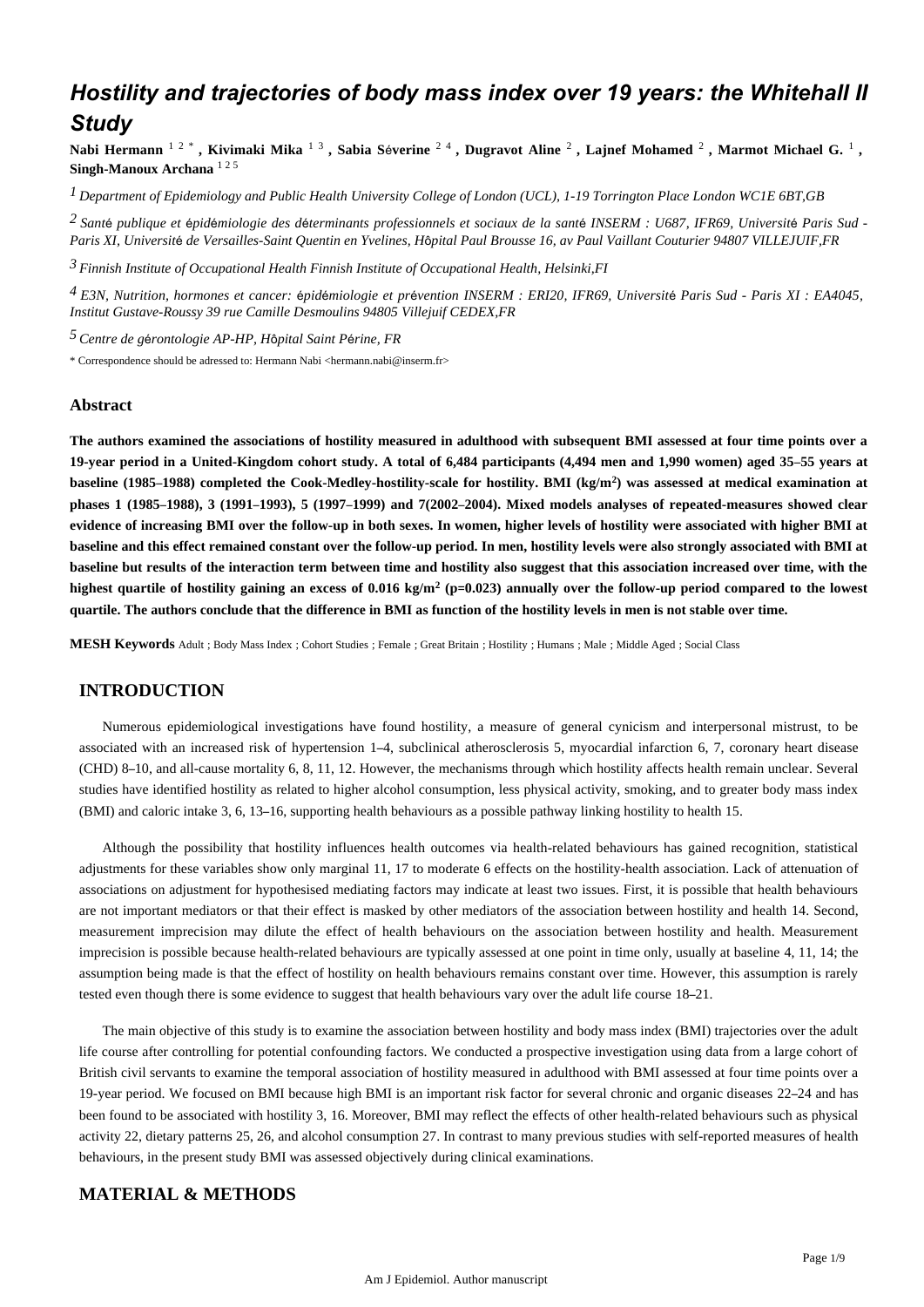Data are drawn from the Whitehall II study, established in 1985 as a longitudinal study to examine the socioeconomic gradient in health and disease among 10,308 civil servants (6,895 men and 3,413 women)(30). All civil servants aged 35–55 years in 20 London based departments were invited to participate by letter, and 73% agreed. Baseline screening (Phase 1) took place during 1985–1988, and involved a medical examination and a self-administered questionnaire. Subsequent phases of data collection have alternated between postal questionnaire alone [Phases 2 (1989–1990), 4 (1995–1996), 6 (2001) and 8 (2006)] and postal questionnaire accompanied by a medical examination [Phases 3 (1991–1993), 5 (1997–1999) and 7 (2002–2004)]. The University College London ethics committee approved the study.

#### **Measures**

Hostility was assessed using the Cook-Medley scale 28 at phase 1 (1985–1988). Internal consistency, test–retest reliability, and construct validity of this scale have been demonstrated 29. Participants completed an abridged 38-item version (alpha cronbach's = 0.83) of the original 50-item instrument. Item savings were necessary, because of the length of the original questionnaire; the Minnesota Multiphasic Personality Inventory 30 numbers of the omitted items are: 19, 183, 237, 253, 386, 394, 410, 455, 458, 485, 504, and 558. High scores on the scale denote greater hostility but no natural or clinically based thresholds exist for defining "high" levels of hostility 28. Therefore, in order to investigate thresholds effects, we categorized hostility into four groups based on the nearest approximate of the quartile as in previous studies 31, 32: lowest (0–6), middle lowest (7–10), middle highest (11–15) and highest (> 16). The lowest quartile was the reference category.

**Body Mass Index,** calculated by dividing weight in kilograms by height in meters squared, was assessed at medical examination at phases 1 (1985–1988), 3 (1991–1993), 5 (1997–1999) and 7 (2002–2004). At phase 1, participants were asked to report their height and weight at age 25, allowing us to calculate their BMI at age 25. In the longitudinal analyses continuous measures of BMI were used but these were categorised into 4 groups (<20, 20–24.9, 25–29.9, or  $\geq$  30 kg/m<sup>2</sup>), as in previous studies 33, 34, for the descriptive analysis.

Sociodemographic measures taken from the phase 1 questionnaire included sex (male vs. female) ethnicity (White vs. other) and marital status (Married/cohabiting vs. other). Age was categorized into four 5-year age groups (34–40, 41–45, 46–50, and 51–55) as there was no evidence of a linear relationship between age and BMI. Socioeconomic status (SES) assessed by British civil service grades of employment was categorized into three groups in order of decreasing salary and work role: administrative (high), professional/executive (middle), and clerical/support (low), a standard classification in the Whitehall II study.

#### **Statistical analyses**

Differences in sample characteristics between men and women were assessed using a chi-square test. Mean (standard error) BMI at each phase was calculated separately in men and women and shown graphically. We first examined the association between the covariates (age, SES, ethnicity, marital status and BMI at age 25) and BMI trajectories. In these analyses of change in BMI over four waves of data collection, spread over 19 years, we used mixed models analysis of repeated-measures in order to take into account the within-subject correlation between the measures of BMI. The dependent variables were the four repeated measures of BMI over a 19-year period, and the independent variables were: time (exact time in years between phases included as a continuous variable), the covariates, and interactions between time and these covariates.

Mixed models analysis of repeated-measures was also fitted to explore the temporal association between hostility levels and subject specific measures of BMI (variability in mean BMI) over 19 years of follow-up. In these analyses, we first used time, hostility levels and the interaction term between time and hostility levels as the independent variables (model 1). There were three coefficients of interest: one, the coefficient for time assessed the change in BMI with time; a p value <0.05 was taken to imply a significant change in BMI over the follow-up; two, the coefficient for hostility levels estimated the association between the four hostility levels and BMI at baseline (phase 1); three, the coefficient for the interaction term between time and hostility levels assessed whether the mean annual rate of change in BMI over the follow-up differed between hostility levels. A p value <0.05 for the interaction term indicates a significant difference in the mean annual rate of change in BMI over time between hostility levels. However, a p value  $> 0.05$  suggests that the mean annual rate of change in BMI over time did not vary as a function of the hostility levels or that the association between hostility and BMI remained constant over time. These analyses were further adjusted (model 2) for covariates at baseline that had previously been shown to be associated with BMI trajectories over time. The procedure PROC MIXED in SAS was used to fit these models (version 9.1; SAS Institute, Cary, NC). As participants provided repeated BMI measurements, a covariance structure was specified for the error term in the mixed-effect model. An autoregressive order 1 model has been preferred due to correlation between BMI measurements. We used linear contrasts to test the effect of increasing hostility on BMI. The interaction term between time, hostility and sex was significant (p<0.05); this interaction is illustrated using line graphs of mean BMI trajectories over time for men and women by quartiles of hostility. All analyses were performed separately in men and women.

#### **RESULTS**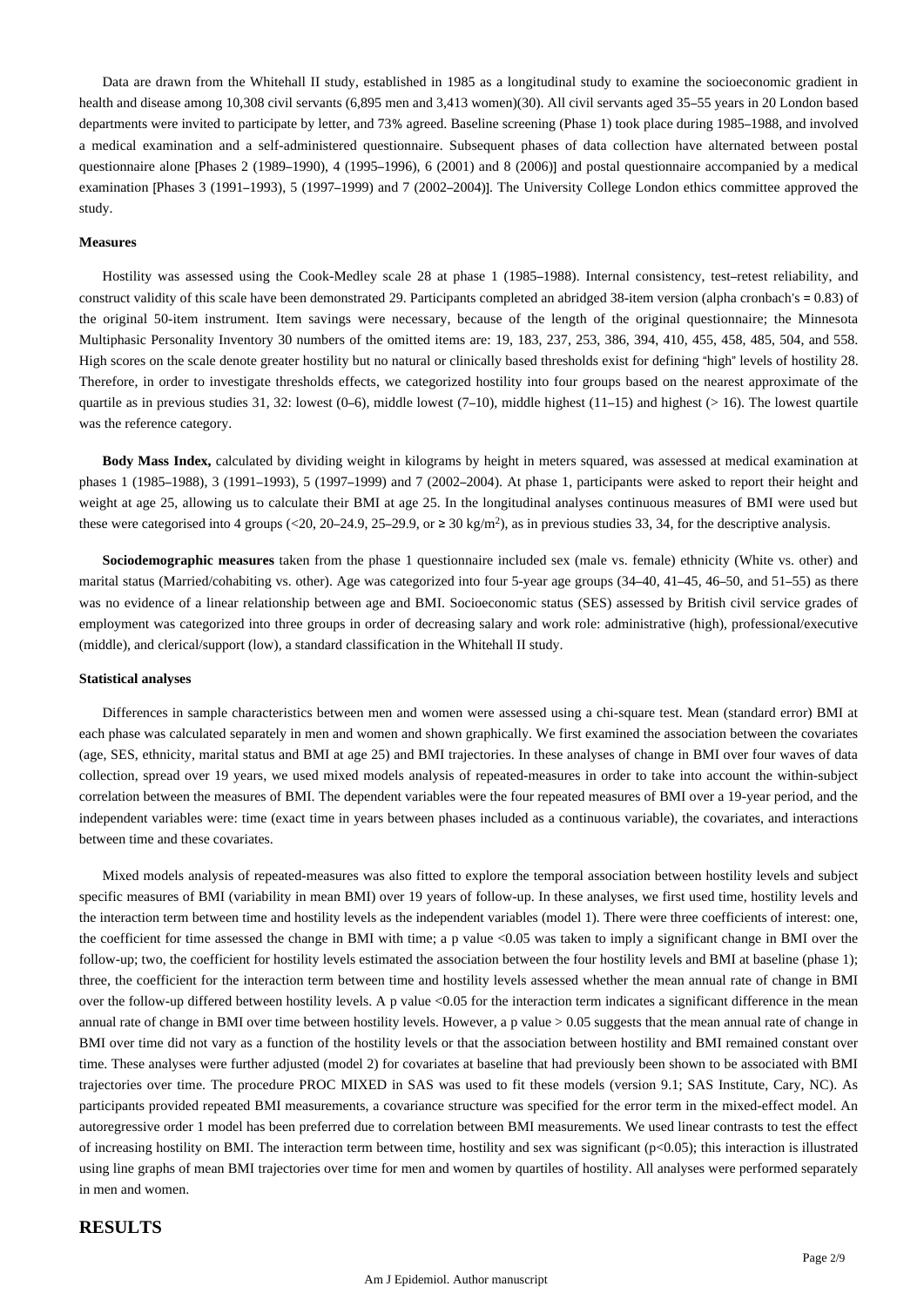Only 75% of the 10,308 participants were asked to complete the hostility scale at phase 1 due to this measure being introduced after the start of the baseline survey. 6,484 participants responded to the hostility questions (84% of those asked). There were no differences between participants and those not included in terms of sex, SES, ethnicity, marital status and BMI at age 25 years. However, those who were not included in the present study were more likely to be men  $(69.3\% \text{ vs } 62.8\%, \text{ p} < 0.001)$ . Table 1 presents descriptive data from baseline (phase 1) in those included in the analyses

#### **BMI changes over time**

Figure 1 characterises the dynamics of BMI change over time in men and women. In both sexes mean BMI tended to increase over the 19 years of follow-up. In men (women), the mean BMI was 24.4 (24.3) at phase 1, 25.1(25.4) at phase 3, 26 (26.5) at phase 5 and 26.5 (27) at phase 7. Post-hoc paired t-test analyses (results not shown) revealed that the mean BMI differences between phase 1 and phase 3, phase 3 and phase 5, phase 5 and phase 7, and phase 1 and phase 7 were all significant (p<0.001) in both sexes.

#### **Sociodemographic characteristics and BMI trajectories**

Table 2 shows the results from the mixed models used to assess the associations between the covariates and BMI trajectories over time in men and women. The results indicate significant temporal effects  $(p<0.001)$ ; the coefficient for time implies that the mean annual rate of increase in BMI was 0.138 (0.260 in women) over the 19 year follow-up. BMI at baseline was lower in younger participants (p<0.001), but the interaction term between time and age showed a greater increase in mean BMI over time in the younger participants (p<0.001). Higher SES was associated with lower BMI at baseline in both sexes ( $p \le 0.025$ ), the interaction term with time suggested lower increases in mean BMI over time in the high compared to the low SES group in women alone ( $p \le 0.018$ ). 'White' participants had lower BMI at baseline in both sexes ( $p \le 0.04$ ) but the interaction term between time and ethnicity suggested a greater increase in mean BMI over time among 'white ' participants in both sexes ( $p \le 0.007$ ). Neither marital status nor the interaction term between time and marital status was associated with BMI. Finally, lower BMI at age 25 was associated with lower BMI at baseline (p<0.001) and the interaction term between time and BMI at 25 years suggested lower increases in mean BMI during the follow-up in participants who had lower BMI at age 25 years ( $p \le 0.022$ ).

#### **Hostility as a predictor of BMI trajectories**

Table 3 shows results from the mixed models undertaken to assess the associations between hostility levels and BMI trajectories over time in men and women. In model 1, men  $(\beta = 0.731, p<0.001)$  and women  $(\beta = 1.326, p<0.001)$ , in the highest quartile of hostility had significantly higher BMI at the start of the follow-up. Furthermore, the interaction term between time and hostility in men suggests greater increase in BMI of among those in the highest quartile of hostility, with an excess of 0.016 in the mean annual increase of BMI (p=0.023) over the total duration of the follow-up compared to the lowest quartile. This effect remained in the fully adjusted analysis (model 2, p= 0.043). In women, there was no interaction between time and hostility, suggesting that the effect of hostility on BMI trajectory over 19 years remained constant over the total follow-up period.

## **DISCUSSION**

In this study we sought to examine longitudinal associations of hostility measured in adulthood with BMI assessed at four points over a 19-year follow-up period. In general terms, there was clear evidence of increasing trend in mean BMI over time in both sexes. Higher levels of hostility were associated with higher mean BMI at the start of the follow-up period in both men and women. Furthermore, results from the analysis on the interaction with time showed that in men, the highest hostility levels were associated with increasing BMI during the 19-year follow-up period when compared to the lowest hostility levels. In women, the association between hostility and BMI remained constant over time. This implies that the effects of hostility on BMI in men and women track over time, with an increasing effect over time on BMI among the men with highest levels of hostility.

The present findings are in line with some previous studies showing hostility to be associated with higher BMI 3, 13, 14, 16. However, to the best of our knowledge, this is the first large-scale study to examine the longitudinal relationship of hostility to BMI assessed repeatedly over an extended follow-up period. As BMI has been shown to change considerably over time 18, it is crucial to examine the dynamics of the association between hostility and BMI over time. The longitudinal modelling approach using time effects allowed us to control for weight gain over time, as well as to provide precise estimates of the effects. In contrast to some prior studies 3, 6, BMI in the present study was derived from height and weight assessed at a medical examination, thus minimizing measurement error or information bias and excluding the possibility of common-method bias. We were also able to control for self-reported BMI at 25 years, allowing us to examine the BMI trajectory over the adult life course.

As in other studies, BMI in the present study increased over time 18. The result showing the highest hostility level to be associated with increasing mean BMI during the follow-up in men is consistent with our hypothesis that CHD behavioural risk factors associated with hostility do not remain constant throughout an individual's life. The fact that high hostility was associated with higher BMI over the total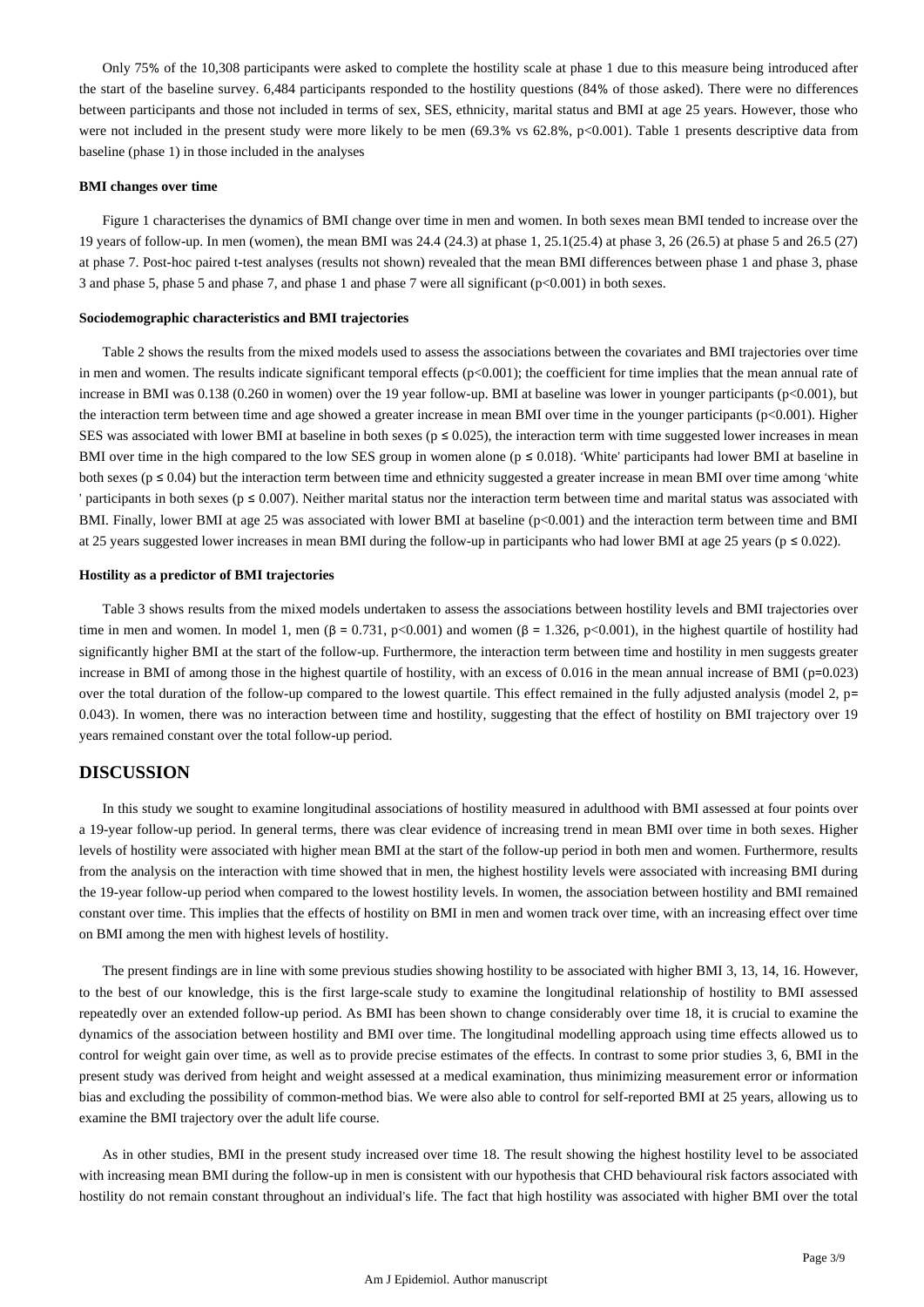follow-up period and also, in men, with an excess annual increase of BMI during the follow-up, lends support to the hypothesis that hostility, as an individual personality characteristic may influence the development and the maintenance of behaviour-related risk factors 6 , evident in measures such as BMI.

There are several possible explanations of the link between hostility and BMI. First, the general cynicism and mistrust which characterise hostile individuals may discourage them from following health promoting messages 35. Cynicism may decrease the perceived importance of health-enhancing behaviours such as diet and physical activity 14, 15 which have been found to be associated with greater BMI and obesity 22, 26. Second, lower SES is associated with higher hostility 12, 35 and with greater BMI 36, and may be driving the association between hostility and BMI. However, in our analysis this association remained robust to adjustment for SES, either on its own or simultaneously with the other covariates. We assessed SES using employment grade, the main measure of SES in the Whitehall II study. People in different grades differ with respect to salary, social status and level of responsibility. Further research using repeated measures of SES will be required to examine whether changes in socioeconomic circumstances mediate the association between hostility and development of BMI. An alternative explanation for this association is related to the psychosocial vulnerability model of hostility 14, 37. According to this model, hostile individuals, given their oppositional attitudes and behaviours, are more likely to have increased interpersonal conflicts, lower social support, more stressful life events and higher likelihood of depression 14, 37. The interrelations between these variables may influence BMI. For example, depression could result from a lack of social support or stressful life events, and then affect diet or physical activity levels that could, in turn, lead to higher BMI 38. Here again further research using repeated measures of depression is needed to examine this possibility.

In women, we observed increases in mean BMI during the follow-up period but the association between hostility and BMI remained constant over the follow-up period. In other words, the interaction term between time and hostility did not suggest that the association between hostility and BMI observed at baseline increased or decreased over time even though it tracks over time. These sex-specific results suggest that the influence of hostility on BMI may be gender patterned; perhaps due to sex specific biologic phenomena. CHD affects men more than women 39 and it is not surprising that hostility, a risk factor for CHD 11, 14, is associated with increasing effect over time on BMI in men alone. The menopause could be a confounder as it has been found that at this time or several years before women experience weight gain or difficulty maintaining their usual weight 40.

In interpreting the present results, it is important to note two limitations. First, our cohort of civil servants did not include blue collar workers and unemployed people and is thus not representative of the general population, which may limit the generalisability of our findings. Second, we were able to control for BMI at 25 years, but was derived from self-reported height and weight. However, in our results BMI at 25 years was found to be strongly associated with objectively measured BMI at phase 1, pleading for the validity of this measure.

In sum, this study shows mean BMI to increase over the 19 year follow-up period in both men and women. We also found prospective evidence for the effect of hostility on BMI over the 19-year follow-up period. Finally, higher hostility was associated with significantly greater increases in BMI over time in men, suggesting that differences in BMI as function of hostility is not stable over time. These results have implications for studies, on the association between hostility and CHD for example, in which the association between hostility and health outcomes is adjusted for health behaviours like BMI at baseline in order to assess the 'independent' effect of hostility on health. Our findings suggest that controlling for baseline BMI might not be sufficient to address the mediation effect, particularly in men. Epidemiological studies with repeated measures of covariates are widespread now. Going beyond baseline covariates might allow proper modelling of the mechanisms underlying the association between hostility and important health outcomes, such as CHD.

#### **Ackowledgements:**

#### **Grants and/or financial support**

AS-M is supported by a 'EURYI' award from the European Science Foundation and a 'Chaire d'excellence' award from the French Ministry of Research. MM is supported by an MRC Research Professorship. MK is supported by the Academy of Finland (grant 117604). The Whitehall II study is supported by grants from the Medical Research Council; British Heart Foundation; Health and Safety Executive; Department of Health; National Heart Lung and Blood Institute (HL36310), US, NIH: National Institute on Aging, US, NIH; Agency for Health Care Policy Research (HS06516); and the John D and Catherine T MacArthur Foundation Research Networks on Successful Midlife Development and Socio-economic Status and Health.

#### **Footnotes:**

**Conflict of interest:** None to declare

**Abbreviations** BMI: Body Mass Index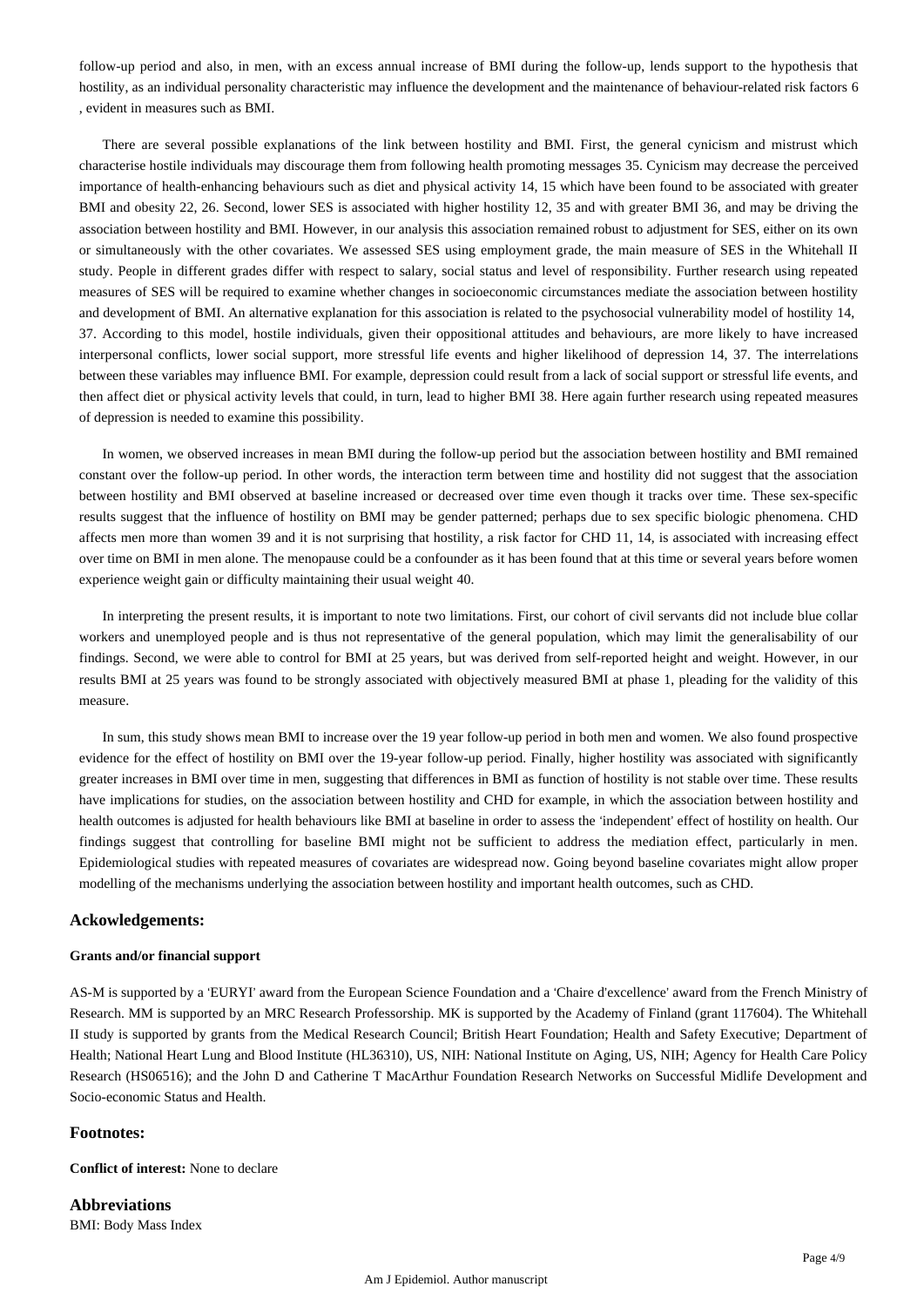#### CHD: coronary heart disease

#### **References:**

- 1. Barefoot JC , Dahlstrom WG , Williams RB Jr Hostility, CHD incidence, and total mortality: a 25-year follow-up study of 255 physicians. Psychosom Med. Mar 1983; 45: ( 1) 59- 63
- 2. Shekelle RB , Gale M , Ostfeld AM , Paul O Hostility, risk of coronary heart disease, and mortality. Psychosom Med. May 1983; 45: (2) 109- 114
- 3. Siegler IC , Peterson BL , Barefoot JC , Williams RB Hostility during late adolescence predicts coronary risk factors at mid-life. Am J Epidemiol. Jul 15 1992; 136: (2) 146  $-154$
- 4. Bunde J , Suls J A quantitative analysis of the relationship between the Cook-Medley Hostility Scale and traditional coronary artery disease risk factors. Health Psychol. Jul 2006; 25: (4) 493- 500
- 5. Matthews KA , Owens JF , Kuller LH , Sutton-Tyrrell K , Jansen-McWilliams L Are hostility and anxiety associated with carotid atherosclerosis in healthy postmenopausal women?. Psychosom Med. Sep–Oct 1998; 60: (5) 633- 638
- 6. Everson SA , Kauhanen J , Kaplan GA Hostility and increased risk of mortality and acute myocardial infarction: the mediating role of behavioral risk factors. Am J Epidemiol. Jul 15 1997; 146; (2) 142-152.
- 7. Helmers KF , Krantz DS , Howell RH , Klein J , Bairey CN , Rozanski A Hostility and myocardial ischemia in coronary artery disease patients: evaluation by gender and ischemic index. Psychosom Med. Jan–Feb 1993; 55: (1) 29- 36
- 8. Barefoot JC , Larsen S , von der Lieth L , Schroll M Hostility, incidence of acute myocardial infarction, and mortality in a sample of older Danish men and women. Am J Epidemiol. Sep 1 1995; 142: (5) 477- 484
- 9. Rosenman RH , Brand RJ , Sholtz RI , Friedman M Multivariate prediction of coronary heart disease during 8.5 year follow-up in the Western Collaborative Group Study. Am J Cardiol. May 1976; 37: (6) 903- 910
- 10. Siegman AW , Dembroski TM , Ringel N Components of hostility and the severity of coronary artery disease. Psychosom Med. Mar–Apr 1987; 49: (2) 127- 135
- 11. Nabi H , Kivimaki M , Zins M Does personality predict mortality? Results from the GAZEL French prospective cohort study. Int J Epidemiol. Apr 2008; 37: (2) 386- 396
- 12. Nabi H , Kivimaki M , Marmot MG Does personality explain social inequalities in mortality? The French GAZEL cohort study. Int J Epidemiol. Jun 2008; 37: (3) 591- 602
- 13. Niaura R , Banks SM , Ward KD Hostility and the metabolic syndrome in older males: the normative aging study. Psychosom Med. Jan–Feb 2000; 62: (1) 7- 16
- 14. Miller TQ , Smith TW , Turner CW , Guijarro ML , Hallet AJ A meta-analytic review of research on hostility and physical health. Psychol Bull. Mar 1996; 119: (2) 322- 348
- 15. Leiker M , Hailey BJ A link between hostility and disease: poor health habits?. Behav Med. Fall 1988; 14: (3) 129- 133
- 16. Scherwitz LW , Perkins LL , Chesney MA , Hughes GH , Sidney S , Manolio TA Hostility and health behaviors in young adults: the CARDIA Study. Coronary Artery Risk Development in Young Adults Study. Am J Epidemiol. Jul 15 1992; 136: (2) 136- 145
- 17. Christensen U , Lund R , Damsgaard MT Cynical hostility, socioeconomic position, health behaviors, and symptom load: a cross-sectional analysis in a Danish population-based study. Psychosom Med. Jul–Aug 2004; 66: (4) 572- 577
- 18. Arnett DK , McGovern PG , Jacobs DR Jr Fifteen-year trends in cardiovascular risk factors (1980–1982 through 1995–1997): the Minnesota Heart Survey. Am J Epidemiol. Nov 15 2002; 156: (10) 929- 935
- 19. Mokdad AH , Giles WH , Bowman BA Changes in health behaviors among older Americans, 1990 to 2000. Public Health Rep. May–Jun 2004; 119: (3) 356- 361
- 20. Serdula MK , Brewer RD , Gillespie C , Denny CH , Mokdad A Trends in alcohol use and binge drinking, 1985–1999: results of a multi-state survey. Am J Prev Med. May 2004; 26: (4) 294- 298
- 21. Sundquist K , Qvist J , Johansson SE , Sundquist J Increasing trends of obesity in Sweden between 1996/97 and 2000/01. Int J Obes Relat Metab Disord. Feb 2004; 28: (2) 254- 261
- 22. Weinstein AR , Sesso HD , Lee IM Relationship of physical activity vs body mass index with type 2 diabetes in women. Jama. Sep 8 2004; 292: (10) 1188- 1194
- 23. Birmann BM , Giovannucci E , Rosner B , Anderson KC , Colditz GA Body mass index, physical activity, and risk of multiple myeloma. Cancer Epidemiol Biomarkers Prev. Jul 2007; 16: (7) 1474- 1478
- 24. Frankel S , Elwood P , Sweetnam P , Yarnell J , Smith GD Birthweight, body-mass index in middle age, and incident coronary heart disease. Lancet. Nov 30 1996; 348: ( 9040) 1478- 1480
- 25. Tohill BC , Seymour J , Serdula M , Kettel-Khan L , Rolls BJ What epidemiologic studies tell us about the relationship between fruit and vegetable consumption and body weight. Nutr Rev. Oct 2004; 62: (10) 365- 374
- 26. Ledikwe JH , Blanck HM , Kettel Khan L Dietary energy density is associated with energy intake and weight status in US adults. Am J Clin Nutr. Jun 2006; 83: (6) 1362- 1368
- 27. Breslow RA , Smothers BA Drinking patterns and body mass index in never smokers: National Health Interview Survey, 1997–2001. Am J Epidemiol. Feb 15 2005; 161: ( 4) 368- 376
- 28. Cook WW , Medley DM Proposed hostility and pharisaic-virtue scales for the MMPI. Journal of Applied Psychology. 1954; 38: (6) 414- 418
- 29. Smith TW Hostility and health: current status of a psychosomatic hypothesis. Health Psychol. 1992; 11: (3) 139- 150
- 30. Hathaway SR , McKinley JC The Minnesota Multiphasic Personality Schedule. 1943; 22: (2)
- 31. Everson-Rose SA, Lewis TT, Karavolos K, Matthews KA, Sutton-Tyrrell K, Powell LH Cynical hostility and carotid atherosclerosis in African American and white women: the Study of Women's Health Across the Nation (SWAN) Heart Study. Am Heart J. Nov 2006; 152: (5) 982- e987- 913
- 32. Yan LL , Liu K , Matthews KA , Daviglus ML , Ferguson TF , Kiefe CI Psychosocial factors and risk of hypertension: the Coronary Artery Risk Development in Young Adults (CARDIA) study. Jama. Oct 22 2003; 290: (16) 2138- 2148
- 33. Romero-Corral A , Montori VM , Somers VK Association of bodyweight with total mortality and with cardiovascular events in coronary artery disease: a systematic review of cohort studies. Lancet. 2006; 368: (9536) 666- 678
- 34. Chen Y , Dales R , Tang M , Krewski D Obesity May Increase the Incidence of Asthma in Women but Not in Men: Longitudinal Observations from the Canadian National Population Health Surveys. American Journal of Epidemiology. 2002; 155: (3) 191-
- 35. Barefoot JC , Peterson BL , Dahlstrom WG , Siegler IC , Anderson NB , Williams RB Jr Hostility patterns and health implications: correlates of Cook-Medley Hostility Scale scores in a national survey. Health Psychol. 1991; 10: (1) 18- 24
- 36. Yang S , Lynch J , Schulenberg J , Roux AV , Raghunathan T Emergence of socioeconomic inequalities in smoking and overweight and obesity in early adulthood: the national longitudinal study of adolescent health. Am J Public Health. Mar 2008; 98: (3) 468- 477
- 37. Kivimaki M , Elovainio M , Kokko K , Pulkkinen L , Kortteinen M , Tuomikoski H Hostility, unemployment and health status: testing three theoretical models. Soc Sci Med. May 2003; 56: (10) 2139- 2152
- 38. Pine DS, Goldstein RB, Wolk S, Weissman MM The Association Between Childhood Depression and Adulthood Body Mass Index. Pediatrics. 2001: 107: (5) 1049-1056
- 39. Sytkowski PA , D'Agostino RB , Belanger A , Kannel WB Sex and time trends in cardiovascular disease incidence and mortality: the Framingham Heart Study, 1950–1989 . Am J Epidemiol. Feb 15 1996; 143: (4) 338- 350
- 40. Panotopoulos G , Raison J , Ruiz JC , Guy-Grand B , Basdevant A Weight gain at the time of menopause. Hum Reprod. 1997; 12: (1) 126- 133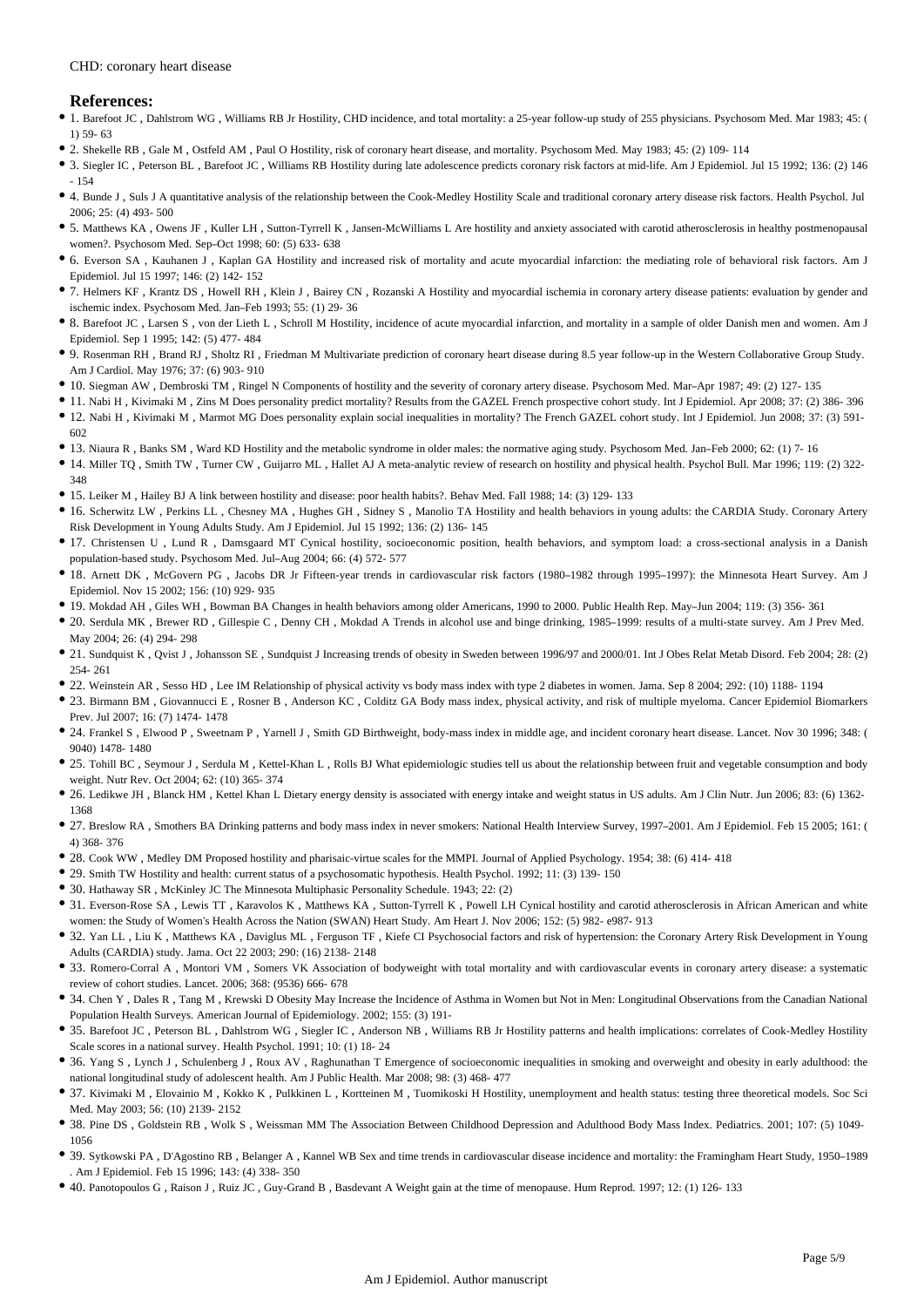### **Figure 1**

Means (SE) of BMI at phases 1 (1985–1988), 3 (1991–1993), 5 (1997–1999) and 7(2002–2004) in men (N=3323) and women (N=1356), Whitehall II cohort, United Kingdom



#### **Figure 2**

Means (SE) of BMI at phases 1 (1985–1988), 3 (1991–1993), 5 (1997–1999) and 7(2002–2004) in men (N=2980–3676) and women (N=1099– 1444) by hostility score quartiles, Whitehall II cohort, United Kingdom

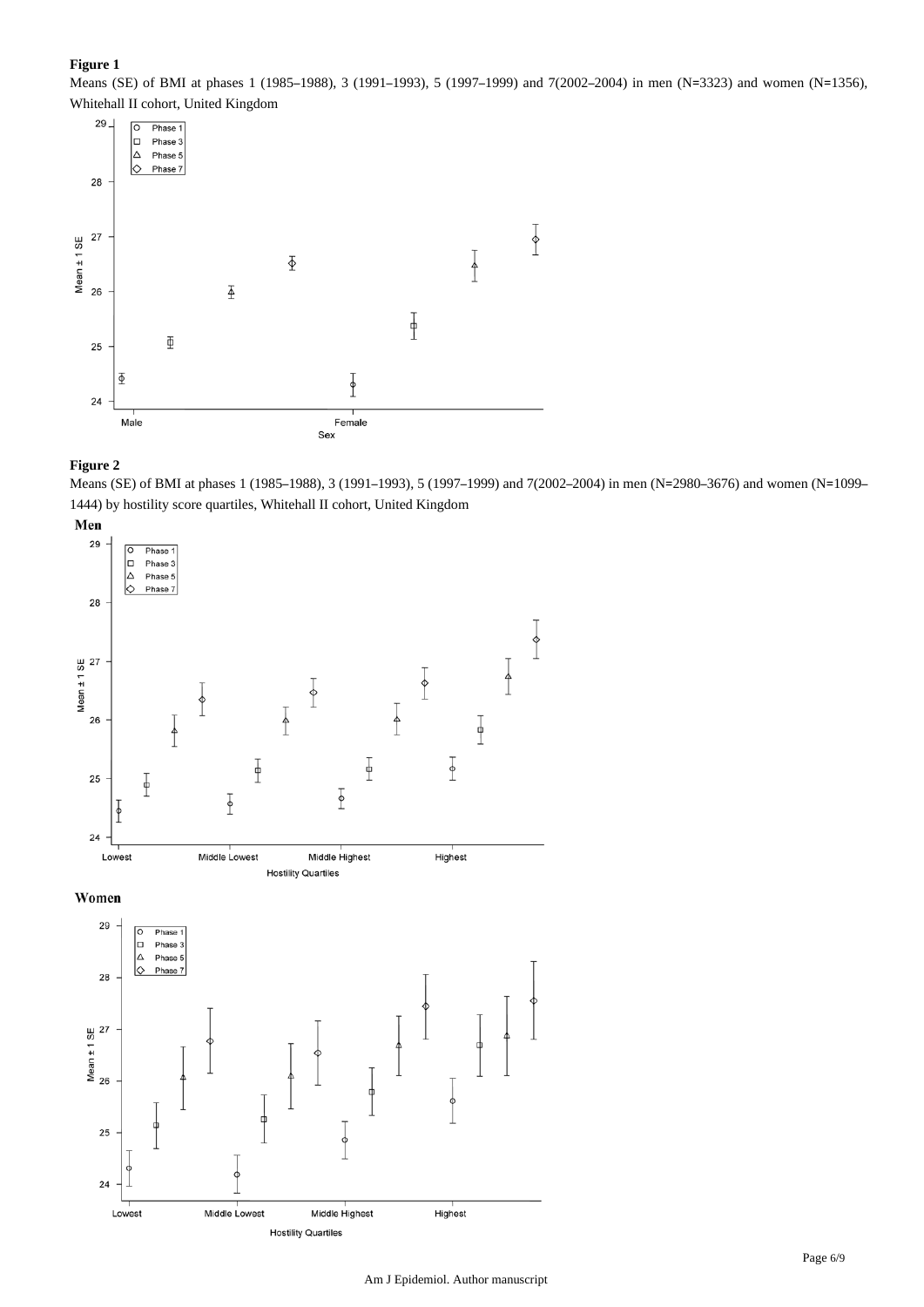## **Table 1**

#### Characteristics of participants in the Whitehall II cohort (United Kingdom) at phase 1 (1985–1988) by sex

|                     | Men         | Women       | P value      |
|---------------------|-------------|-------------|--------------|
|                     | $N$ (%)     | $N$ (%)     |              |
| Age in years        |             |             | $<\!\!0.001$ |
| $35 - 40$           | 1245(27.7)  | 467(23.5)   |              |
| $41 - 45$           | 1260(28.0)  | 494 (23.8)  |              |
| $46 - 50$           | 905(20.1)   | 446 (22.4)  |              |
| $51 - 55$           | 1084(24.1)  | 1084 (29.3) |              |
| <b>SES</b>          |             |             | < 0.001      |
| High                | 1661(37.0)  | 206(10.4)   |              |
| Middle              | 2367(52.7)  | 843 (42.4)  |              |
| $_{\rm Low}$        | 466 (10.4)  | 941 (47.3)  |              |
| Ethnicity           |             |             | < 0.001      |
| White               | 4141 (92.2) | 1710 (85.9) |              |
| Other               | 349(7.8)    | 280(14.1)   |              |
| Marital status      |             |             | < 0.001      |
| Married/cohabiting  | 3582 (80.0) | 1169(59.1)  |              |
| Other               | 895 (20.0)  | 808 (40.9)  |              |
| BMI at age 25 years |             |             | < 0.001      |
| <19.9               | 550 (12.6)  | 489 (25.3)  |              |
| $20 - 24.9$         | 3122 (71.3) | 1199(62.1)  |              |
| $25 - 29.9$         | 635 (14.5)  | 197(10.2)   |              |
| $>30$               | 71(1.6)     | 45(2.3)     |              |
| Hostility levels    |             |             | 0.480        |
| Highest quartile    | 1001(22.3)  | 432 (21.7)  |              |
| Middle highest      | 1210 (26.9) | 531 (26.7)  |              |
| Middle Lowest       | 1143 (25.4) | 508 (25.5)  |              |
| Lowest quartile     | 1140 (25.4) | 519(26.1)   |              |

## **Table 2**

Mixed models analyses for associations between sociodemographic measures and BMI trajectories from phase 1(1985–1988) to phase 7(2002–2004), Whitehall II cohort, United Kingdom.

|              |                    | Men $(n=4358)$             |         |                    | Women $(n=1911)$           |         |  |
|--------------|--------------------|----------------------------|---------|--------------------|----------------------------|---------|--|
|              | Estimate $(\beta)$ | <b>Standard error (SE)</b> | p value | Estimate $(\beta)$ | <b>Standard error (SE)</b> | p value |  |
| Time         | 0.138              | 0.025                      | < 0.001 | 0.260              | 0.038                      | < 0.001 |  |
| Age in years |                    |                            |         |                    |                            |         |  |
| $35 - 40$    | $-0.551$           | 0.122                      | < 0.001 | $-1.663$           | 0.249                      | < 0.001 |  |
| $40 - 45$    | $-0.454$           | 0.120                      | < 0.001 | $-1.217$           | 0.242                      | < 0.001 |  |
| $45 - 50$    | $-0.032$           | 0.130                      | 0.806   | $-0.470$           | 0.248                      | 0.006   |  |
|              | ref                |                            |         | ref                |                            |         |  |
|              |                    |                            |         |                    |                            |         |  |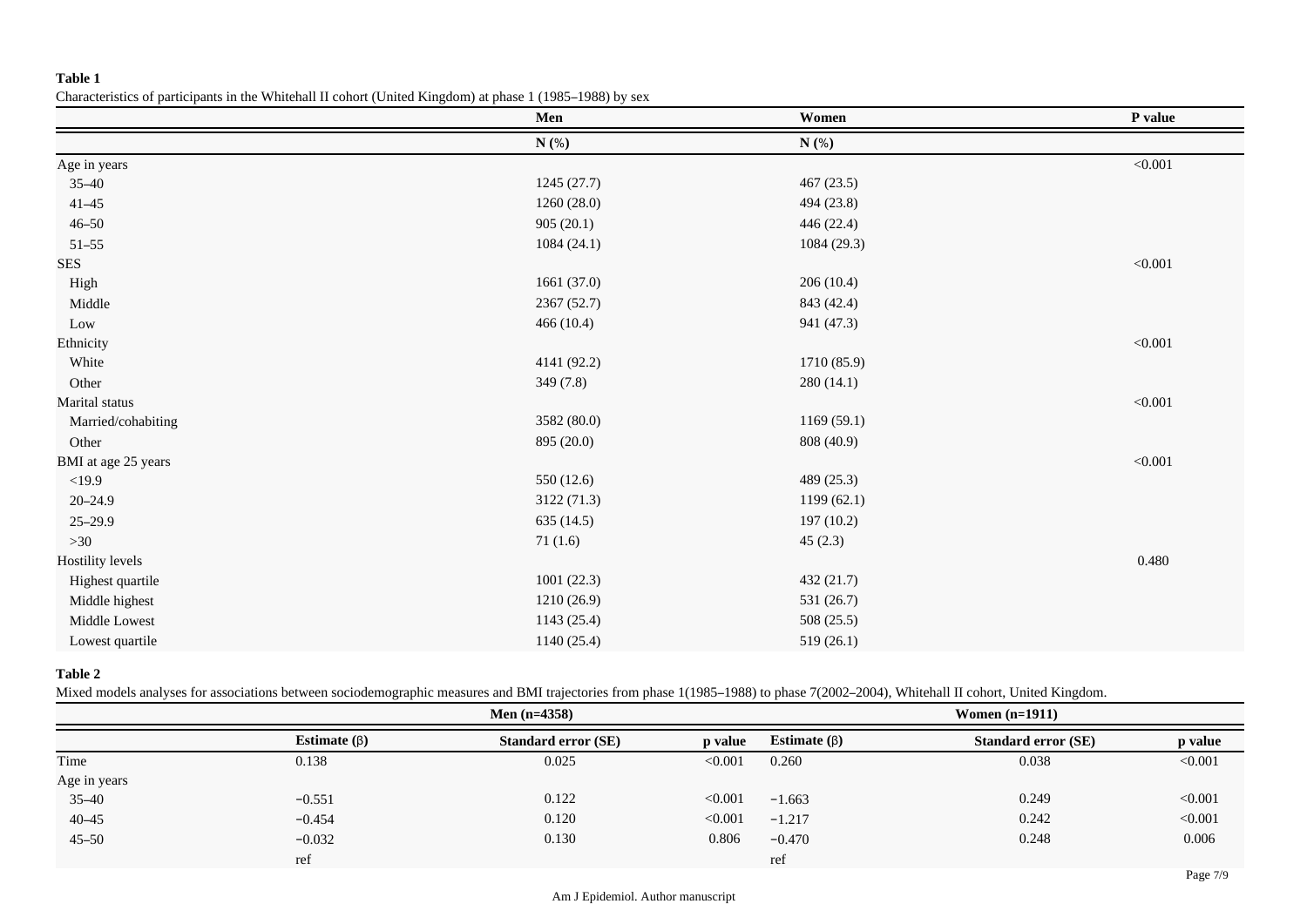| $50 - 55$                  |                      |           |         |                      |       |         |
|----------------------------|----------------------|-----------|---------|----------------------|-------|---------|
| Time * age in years        |                      |           |         |                      |       |         |
| $35 - 40$                  | 0.079                | 0.007     | < 0.001 | 0.107                | 0.015 | < 0.001 |
| $40 - 45$                  | 0.055                | 0.007     | < 0.001 | 0.067                | 0.014 | < 0.001 |
| $45 - 50$                  | 0.013                | 0.007     | 0.075   | 0.065                | 0.015 | < 0.001 |
| $50 - 55$                  | ref                  |           |         | $\operatorname{ref}$ |       |         |
| <b>SES</b>                 |                      |           |         |                      |       |         |
| High                       | $-0.472$             | 0.164     | 0.004   | $-0.693$             | 0.308 | 0.025   |
| Middle                     | $-0.244$             | 0.154     | 0.114   | $-0.327$             | 0.195 | 0.093   |
| Low                        | ref                  |           |         | $\operatorname{ref}$ |       |         |
| Time * SES                 |                      |           |         |                      |       |         |
| High                       | $-0.010$             | 0.010     | 0.365   | $-0.040$             | 0.017 | < 0.018 |
| Middle                     | $-0.008$             | $0.010\,$ | 0.670   | $-0.031$             | 0.012 | 0.010   |
| Low                        | ref                  |           |         | ref                  |       |         |
| Ethnicity                  |                      |           |         |                      |       |         |
| White                      | $-0.359$             | 0.175     | 0.040   | $-2.11$              | 0.268 | < 0.001 |
| Other                      | ref                  |           |         | ref                  |       |         |
| Time* Ethnicity            |                      |           |         |                      |       |         |
| White                      | 0.030                | $0.011\,$ | 0.005   | 0.044                | 0.017 | 0.007   |
| Other                      | ref                  |           |         | ref                  |       |         |
| Marital status             |                      |           |         |                      |       |         |
| Married/cohabiting         | 0.078                | 0.111     | 0.484   | 0.056                | 0.179 | 0.757   |
| Other                      | $\operatorname{ref}$ |           |         | ref                  |       |         |
| Time*marital status        |                      |           |         |                      |       |         |
| Married/cohabiting         | 0.007                | 0.006     | 0.268   | $-0.017$             | 0.011 | 0.102   |
| Other                      | $\operatorname{ref}$ |           |         | $\operatorname{ref}$ |       |         |
| BMI at age 25 years        |                      |           |         |                      |       |         |
| <19.9                      | $-8.824$             | 0.361     | < 0.001 | $-12.048$            | 0.600 | < 0.001 |
| $20 - 24.9$                | $-6.011$             | 0.344     | < 0.001 | $-9.078$             | 0.581 | < 0.001 |
| $25 - 29.9$                | $-2.420$             | 0.358     | < 0.001 | $-4.652$             | 0.633 | < 0.001 |
| $>30$                      | $\operatorname{ref}$ |           |         | $\operatorname{ref}$ |       |         |
| Time * BMI at age 25 years |                      |           |         |                      |       |         |
| <19.9                      | $-0.088$             | 0.022     | < 0.001 | $-0.216$             | 0.035 | < 0.001 |
| $20 - 24.9$                | $-0.090$             | 0.021     | < 0.001 | $-0.166$             | 0.034 | < 0.001 |
| $25 - 29.9$                | $-0.061$             | 0.022     | 0.005   | $-0.136$             | 0.038 | 0.000   |
| $>30$                      | ref                  |           |         | ref                  |       |         |